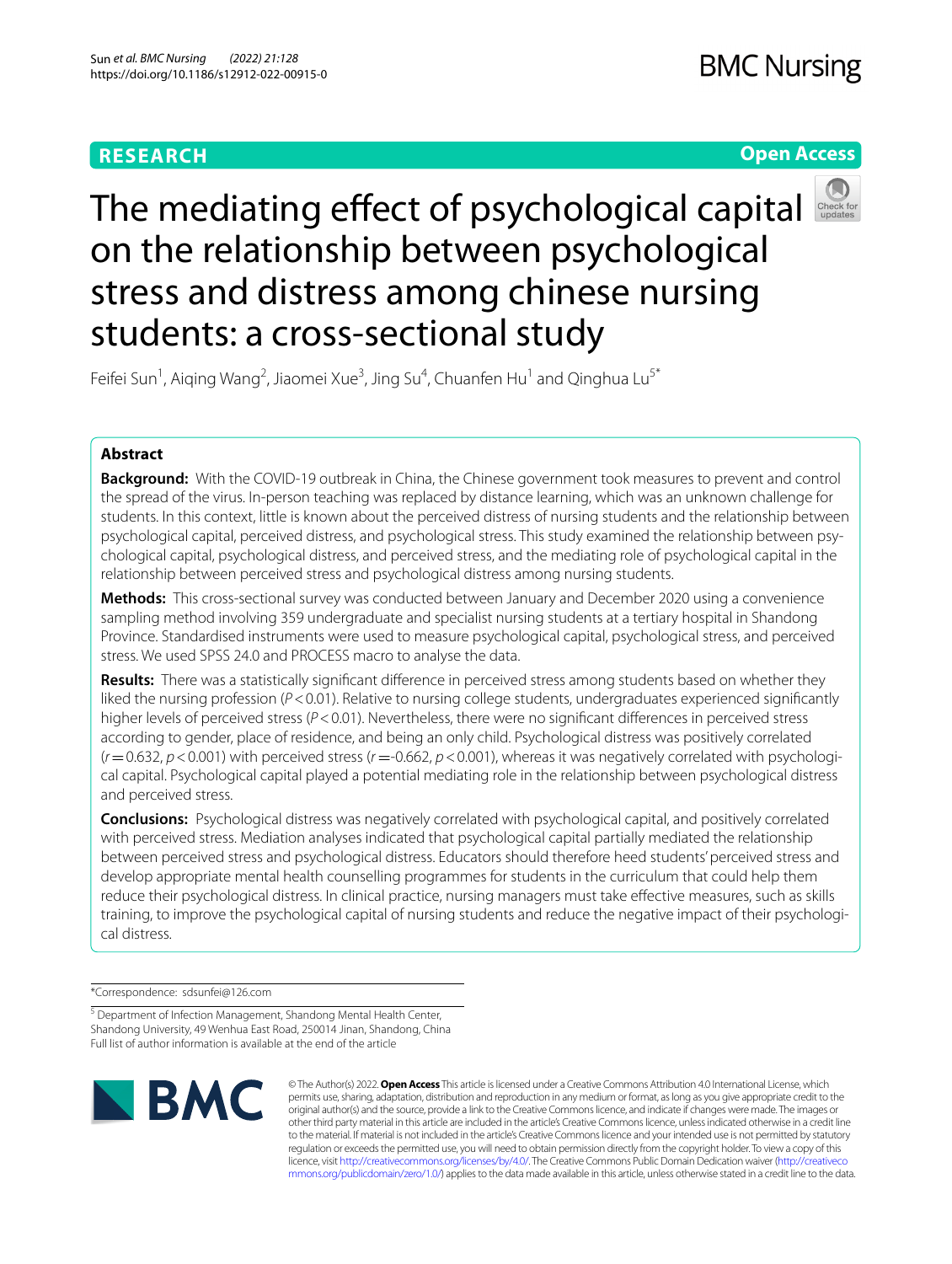**Keywords:** Psychological capital, Perceived stress, Psychological distress, Mediation, Nursing students, China

#### **Background**

Stress is a complex psychobiological process that individuals experience when they perceive a threat or danger from their environment  $[1]$  $[1]$ . When individuals consider a situation threatening, they evaluate the resources available to address it. These assessments interact, leading to a perception of stress and the ensuing physical and emotional responses  $[2]$  $[2]$  $[2]$ . The topic of stress has drawn considerable attention in the literature and continues to be the subject of much research in the nursing feld [\[3](#page-7-2)]. In December 2019, COVID-19 spread in China and subsequently worldwide [[4\]](#page-7-3). Since April 2020, the Chinese government has implemented lockdown measures to prevent and control new coronavirus outbreaks in several regions, ceasing in-person teaching and switching to distance learning [[5\]](#page-7-4), which became a common stress source for many students [\[6](#page-7-5)]. Students' fear of not being able to resume their normal lives due to the consequences of these quarantine measures, including reduced social contact, has resulted in increased stress levels [\[7](#page-7-6)].

Students do not initially consider education interruptions. With the additional pressures of educating nursing students for clinical practice, which includes the fear of making mistakes and having to deal with emergencies [[8\]](#page-7-7), this lack of applied skills, and the uncertainty around how to compensate for it, can also ad study phase, nursing students are chronically and heavily exposed to uncontrollable stressors that negatively impact their professional identity development and health[[9](#page-7-8)].

Resilience appears to be a determinant of perceived stress  $[10]$  $[10]$ . Those with low emotional intelligence scores tend to adopt inappropriate coping strategies that are positively associated with maladaptive school behaviours and negatively associated with negative life events. Moreover, inappropriate coping regarding perceived stress may interfere with learning, decision-making, and thinking processes and lead to drowsiness, neurosis, or mental breakdowns that deteriorate professional competence  $[11]$  $[11]$ .

Positive psychology has been receiving increasing attention. Some scholars have proposed a link between nursing students' psychological capital and mental health  $improvements[12]$  $improvements[12]$ . The introduction and application of psychological cap performance and goal achievement  $[13]$  $[13]$ . It has four main dimensions: self-efficacy, hope, resilience, and optimism [\[14\]](#page-7-13). In challenging academic environments, especially during the COVID-19 pandemic, students under greater pressure may require great self-efficacy to achieve task completion. Optimism helps students make positive attributions of success. Therefore, when problems and adversity arise, hope and resilience can be valuable psychological resources for persevering in achieving academic goals  $[15]$  $[15]$ . These dimensions may be regarded as positive states of psychological development exhibited by individuals in the growth and developmental process. Studies have shown that optimism and hope are statistically signifcantly negatively associated with psychological distress within the subcategory of psychological capital [[16](#page-7-15)]. Previous research also shows that high levels of psychological capital weaken psycho-logical distress [\[17](#page-7-16)]. Additionally, nursing students' positive psychological capital has a signifcant role in helping them cope with stress and ensuring strong mental health [[18\]](#page-7-17). Psychological capital and distress are closely related in connotation and extension [\[19](#page-7-18)].

Psychological distress is a common concern among nursing professionals [[20\]](#page-7-19). It is known to be associated with various factors, such as occupations and geographical settings [[21](#page-7-20)]. It ranges from normal feelings of vulnerability and sadness to mental health problems, such as depression, social isolation, and sleep disorders [\[22](#page-7-21)]. Nurses experience a wide range of psychosocial efects when caring for COVID-19 patients, including death anxiety, emotional distress caused by fear of contamination, the emergence of obsessive thoughts and fears, and interpersonal isolation $[23]$  $[23]$ . This can exacerbate nurses' psychological distress [\[24](#page-7-23)]. Psychological distress impacts job performance, overall life satisfaction, happiness, and the teamwork atmosphere [\[16](#page-7-15)]. One study in Italy found that more than 70% of nursing students experienced signifcant levels of psychological distress [\[25](#page-7-24)]. Nursing students may face traumatic events during their initial educational training; such experiences may lead to adverse psychological health outcomes, including anxiety, depression, and sleep disorders. Existing research indicates that negative mental health issues are a major cause of nursing student attrition [[26](#page-7-25)].

The transition from nursing student to registered nurse is a critical time for nursing students and can be a stressful process [[27\]](#page-7-26). It is thus important to focus on the COVID-19 pandemic's psychological and professional impacts on nursing students, as this concerns their well-being and is vital to ensure the stability of the future nursing workforce. This study was undertaken because the increased perceived stress due to the pandemic can lead to an increased likelihood of negative health outcomes for nursing students, making it particularly important to understand the factors associated with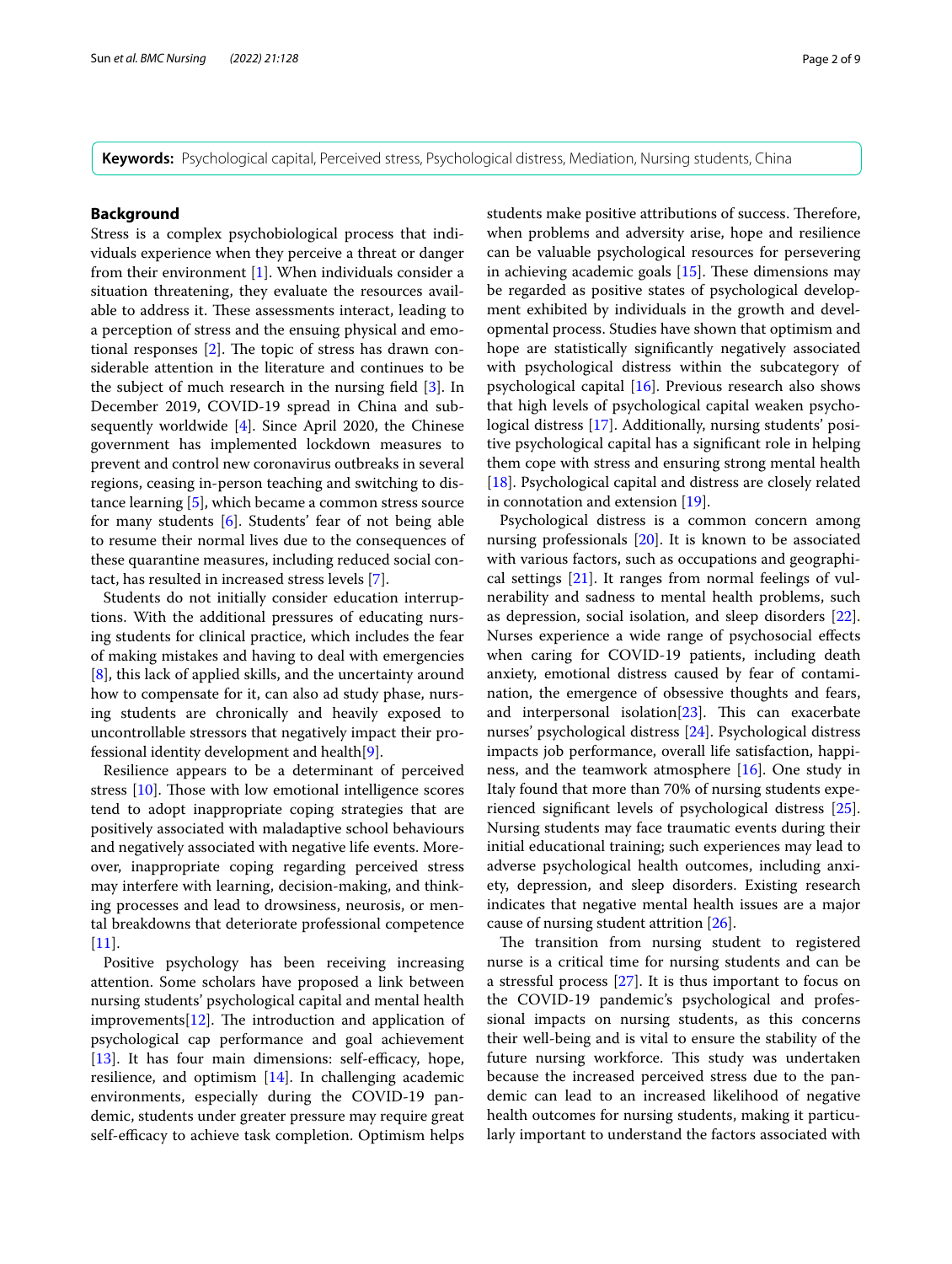their psychological distress. This study involved a specific assessment of stress in the clinical environment of nursing candidates who were transitioning from theoretical classes to the clinical practice phase, and therefore, fully considered the stress of the clinical environment for nursing students. Although a link between perceived stress and psychological distress has been evidenced [\[28](#page-7-27)], the mechanisms behind this link are not well understood by nursing students.

## **Methods and measures**

## **Study aim**

The objectives of this study are  $(1)$  to investigate the relationship between sociodemographic characteristics, such as age, gender, and education level, and nursing students' perceived stress; (2) to examine the relationship between psychological stress, psychological capital, and perceived stress; and (3) to explore the role of psychological capital in mediating the relationship between psychological stress and perceived stress.

#### **Study design and data collection**

This was a cross-sectional study comprising a descriptive survey. Nursing students were invited to complete an anonymous online survey between January and December 2020 during their clinical practice at Shandong Mental Health Center. Participants were recruited via a convenience sampling method. Using our sample size formula: *N*  =(µαS/δ)2 (based on preliminary research,  $\mu\alpha$  = 1.96, S/ $\delta$  value = 9), and taking into account a 15% non-response rate, we decided on a minimum sample size of 357. A Total of 370 nursing students were recruited for the study, of which 359 qualifed for the study criteria and completed the self-administered questionnaire, representing a response rate of 97.0%. The questionnaire took 15–20 min to complete. There were two main reasons for not responding to the study: some of the wards were too busy (eight students) and some were uninterested in the investigation (three students). Inclusion criteria included voluntary consent to participate in the study and undergraduate nursing students in the clinical practice phase. The exclusion criterion was students on rest or sick leave. The purpose and significance of the study were explained to the students through a face-to-face discussion, and their written consent for participation was obtained. The students then responded on a voluntary basis.

## **Measures**

## *Social‑demographic questionnaire*

Data were obtained using a self-designed questionnaire comprising questions regarding age, gender, education level, marital status, place of residence, being an only child, liking the nursing profession, and wanting to pursue nursing in the future. All items were self-evaluated.

#### *Psychological capital questionnaire (PCQ)*

We measured psychological capital using the Chinese version of the 24-item PCQ  $[14]$ , which has four dimensions: self-efficacy, hope, resilience, and optimism.

Each of the four dimensions comprises six items, measured on a 6-point Likert scale, ranging from 1 (strongly disagree) to 6 (strongly agree). Sample items were as follows: 'I feel confident and self-assured in my ability' (selfefficacy); 'I believe that I can accomplish my goal' (hope); 'I believe that I can bounce back from any setbacks that may occur' (resiliency); and 'I expect good things to happen in the future' (optimism). This scale is widely used and displays good internal consistency. The reliability and validity of the scale are reported to be high, and it has been used in various Chinese studies [[17\]](#page-7-16). In this study, the Cronbach's alpha based on normalised terms for the scale was 0.903. Hotelling T-squared  $F=1130.833$ . KMO sampling suitability number = 0.913. McDonald's  $\omega$  $factor = 0.909$ .

## *Kessler psychological distress scale (K10) [[29](#page-7-28)]*

The Chinese version was translated and revised by the Institute of Social Medicine, Shandong University, with a Cronbach's alpha of 0.80 and a reliability of 0.71, based on previous research  $[30]$  $[30]$ . The Chinese version of K10 comprises 10 items regarding the frequency of non-specifc psychological distress. Sample questions included: 'During the last 30 days, about how often did you feel tired out for no good reason?' Each item is rated on a 5-point Likert scale, ranging from 1 (no time at all) to 5 (all the time). All items were scored, and the total score was categorised as either low (score 10–15), moderate (score 16–21), high (score 22–29), or very high (score 30–50). The scale is widely used and has good internal consistency. In our research, the Cronbach's alpha based on normalised terms for the scale was 0.853. Hotelling T-squared  $F = 360.650$ , KMO sampling suitability number = 0.869. McDonald's  $\omega$  factor = 0.878.

#### *Chinese perceived stress scale (CPSS) [[31](#page-7-30)]*

Yang et al. modifed the perceived stress scale (PSS) into the Chinese version called the CPSS  $[32]$ . The scale has high reliability (Cronbach's alpha=0.81). It contains 14 items (e.g., 'How often did you feel that you were unable to control important things in your life?'), with each item being measured using a 5-point Likert scale ranging from 1 (never) to 5 (always). Higher scores indicate more perceived stress symptoms. The total score was categorised into normal pressure (score 0–24), high pressure (score 25–42), excessive pressure (score 43–56), and very high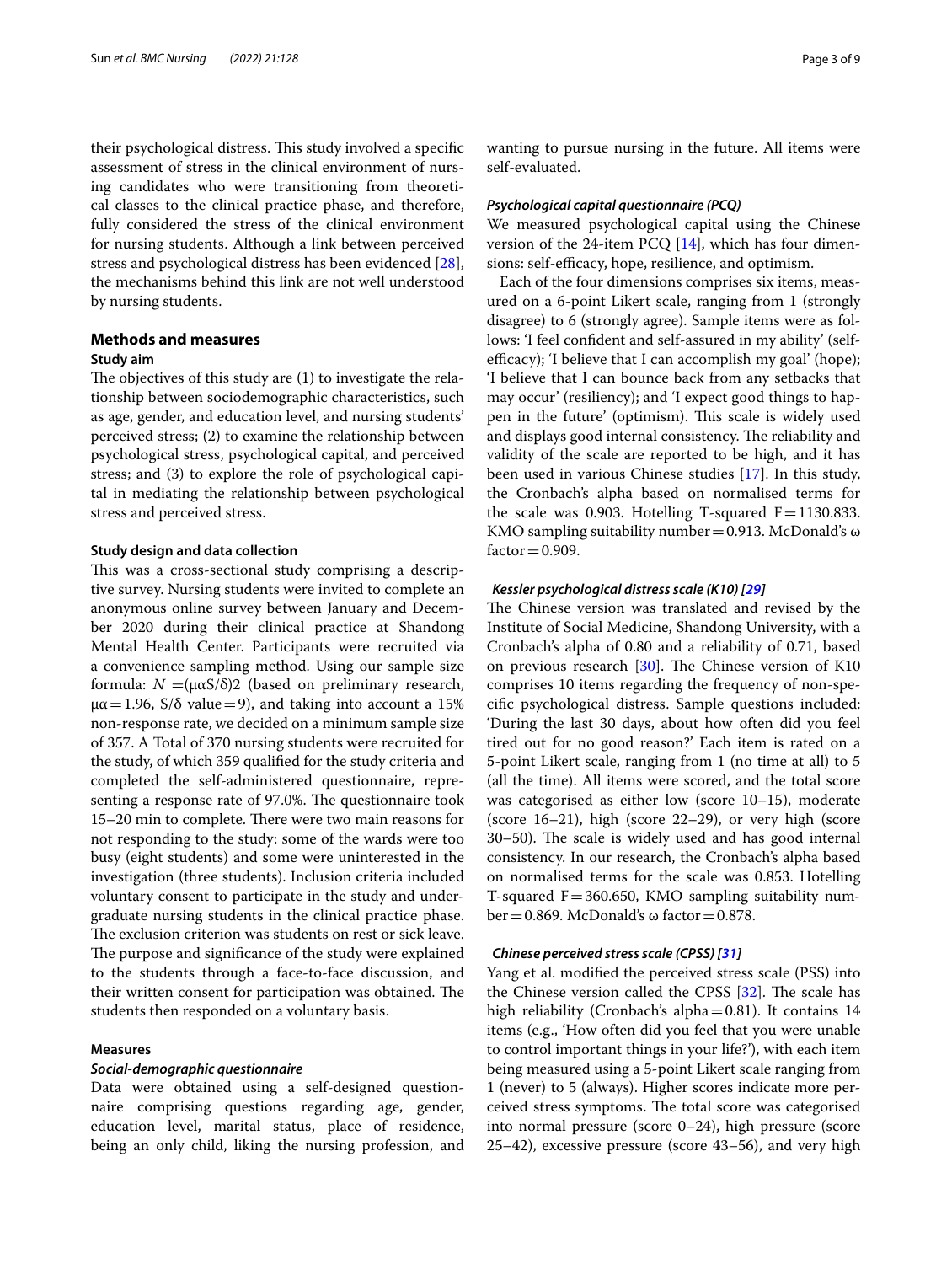pressure (score 30–50). The scale is widely used and displays good internal consistency. In the current study, the Cronbach's alpha based on normalised terms for the scale was 0.839. Hotelling T-squared  $F = 316.204$ . KMO sampling suitability number=0.870. McDonald's ω  $factor = 0.878$ .

## **Data analysis**

SPSS 24.0 (IBM Corp., Armonk, NY, USA) were used for all data analysis.For testing the internal consistency of the measures, Cronbach's alpha values were calculated at a significance level of  $p < 0.05$ . Descriptive statistics included mean, standard deviation (SD), number (n), and percentage. The independent variables t-test and one-way analysis of variance (ANOVA) were conducted to compare diferences in perceived stress according to participants' demographic characteristics. In addition, Pearson's correlation analysis was performed to explore correlations between the variables of psychological distress, psychological capital, and perceived stress. Further, a hierarchical multiple regression analysis was used to determine the factors associated with perceived stress. The variance inflation factor (VIF) values of all predictive variables were less than 10, indicating negligible collinearity.

Hayes' (2018) PROCESS macro for SPSS was used to test the mediating efects model [\[33](#page-7-32)]. It may be down-loaded from the website processmacro.org [[34\]](#page-7-33). It was considered signifcant if 95% confdence intervals (CI) did not include the value 0.

#### **Results**

The sociodemographic characteristics  $(N=369)$  and comparisons of perceived stress among nursing students are illustrated in Table [1.](#page-3-0) Participants' mean age was  $21.43 \pm 0.751$  years. Students who did not want to pursue nursing had signifcantly higher perceived stress scores than those who wanted to pursue nursing upon graduation  $(P<0.01)$ . There was a statistically significant diference in perceived stress among students based on whether they liked the nursing profession  $(P<0.01)$ . In comparison with college students, undergraduates had significantly higher levels of perceived stress  $(P<0.01)$ . However, there were no signifcant diferences in perceived stress among the variables of gender, family residence, and being an only child.

Table [3](#page-4-0) reveals the findings of the hierarchical linear regression analysis. During the frst step, the direct efect of psychological distress on perceived stress (c-path) was verifed after adjusting for covariates. In the second step, the mediating efect of psychological capital was validated. Asymptotic sampling and resampling strategies were applied to verify that psychological capital plays a potential mediating role in the relationship between

<span id="page-3-1"></span>**Table 2** Correlations between psychological capital, psychological distress, and perceived stress

| Psychological distress |               |                        |  |
|------------------------|---------------|------------------------|--|
| Psychological capital  | $-0.410^{**}$ |                        |  |
| Perceived stress       | $0.632**$     | $-0.662$ <sup>**</sup> |  |
| ** $P <$ *662          |               |                        |  |

| <b>Variables</b>                                      | n(%)                              |            | $M \pm SD$      | T/F   | P     |
|-------------------------------------------------------|-----------------------------------|------------|-----------------|-------|-------|
| Gender                                                | Male                              | 302 (84.1) | $2.48 \pm 0.49$ | 1.690 | 0.194 |
|                                                       | Female                            | 57 (15.9)  | $2.38 \pm 0.58$ |       |       |
| Only child                                            | Yes                               | 85 (23.7)  | $2.37 \pm 0.51$ | 3.234 | 0.073 |
|                                                       | <b>No</b>                         | 274(76.3)  | $2.49 \pm 0.51$ |       |       |
| <b>Educational level</b>                              | Undergraduate<br>nursing students | 356 (99.2) | $2.46 \pm 0.51$ | 3.953 | 0.048 |
|                                                       | specialist nursing students       | 3(0.8)     | $1.88 \pm 0.79$ |       |       |
| Likes nursing profession                              | Like                              | 157(43.7)  | $2.35 \pm 0.48$ | 7.315 | 0.001 |
|                                                       | <b>Dislike</b>                    | 20(5.6)    | $2.54 \pm 0.52$ |       |       |
|                                                       | Generally like                    | 182 (50.7) | $2.55 \pm 0.51$ |       |       |
| Whether you want to pursue nurs-<br>ing in the future | Yes                               | 301 (83.8) | $2.43 \pm 0.51$ | 7.080 | 0.008 |
|                                                       | No.                               | 58 (16.2)  | $2.62 \pm 0.48$ |       |       |
| Place of residence                                    | City                              | 108(30.1)  | $2.43 \pm 0.51$ | 0.517 | 0.473 |
|                                                       | Countryside                       | 251 (69.9) | $2.47 \pm 0.51$ |       |       |

<span id="page-3-0"></span>**Table 1** Sociodemographic characteristics of the participants

The correlations between psychological distress, psychological capital, and each positive psychological capital domain are illustrated in Table [2](#page-3-1)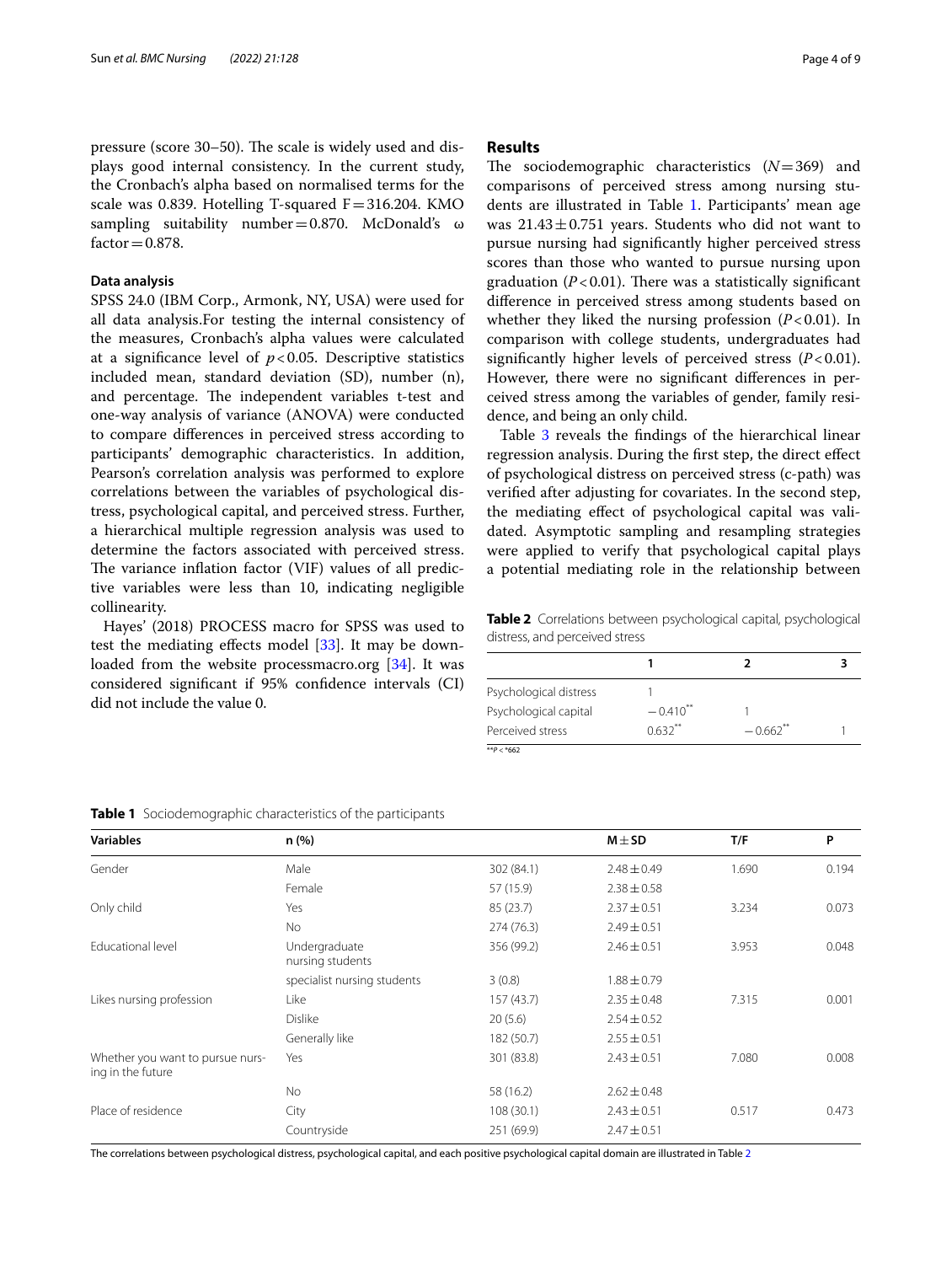<span id="page-4-0"></span>**Table 3** Hierarchical linear regression analysis results

|                                                           | <b>Perceived Stress</b> |       |          |       |          |       |  |
|-----------------------------------------------------------|-------------------------|-------|----------|-------|----------|-------|--|
| Variables                                                 | Step 1                  |       | Step 2   |       | Step 3   |       |  |
| Gender                                                    | $-0.038$                | 1.138 | $-0.065$ | 1.139 | $-0.040$ | 1.140 |  |
| Only child                                                | 0.072                   | 1.349 | $-0.032$ | 1.370 | $-0.060$ | 1.373 |  |
| Age                                                       | 0.609                   | 1.010 | 0.439    | 1.013 | 0.231    | 1.020 |  |
| Educational level                                         | 0.086                   | 1.109 | 0.048    | 1.124 | $-0.008$ | 1.186 |  |
| Likes nursing<br>profession                               | 0.116                   | 1.116 | 0.095    | 1.117 | 0.129    | 1.120 |  |
| Whether you<br>want to pursue<br>nursing in the<br>future | 0.030                   | 1.234 | 0.049    | 1.234 | 0.020    | 1.238 |  |
| Residence                                                 | $-0.038$                | 1.138 | 0.567    | 1.038 | 0.400    | 1.218 |  |
| Psychological<br>distress                                 |                         |       | $-0.065$ | 1.139 | $-0.491$ | 1.296 |  |
| Psychological<br>capital                                  |                         |       |          |       | $-0.040$ | 1.140 |  |
| F                                                         | $3.965***$              |       | 37.102** |       | 67.498** |       |  |
| R <sub>2</sub>                                            | 0.063                   |       | 0.425    |       | 0.607    |       |  |
| $\Delta 0.6$                                              | 0.047                   |       | 0.414    |       | 0.598    |       |  |
| $* p < * 598$                                             |                         |       |          |       |          |       |  |

psychological distress and perceived stress. Bootstrap estimation was based on 5,000 bootstrap samples. It was considered signifcant if 95% confdence intervals (CI) did not include the value 0.

The hierarchical multiple regression analyses were performed to explore the infuential and mediating factors correlated with perceived stress. VIFs of all the independent variables were less than 10, which means that collinearity is not misleading. After age, gender, educational level, being an only child, liking nursing as a profession, wanting to pursue nursing after graduation, family residence, and shift patterns were adjusted for, psychological distress was negatively associated with perceived stress ( $\beta$  =-0.065, *P*<0.01). Psychological distress accounted for 41.4% of the variance. Psychological capital was negatively associated with perceived stress ( $\beta$  =-0.040, *P*<0.01), and psychological capital accounted for 59.8% of the variance in step 2. In the third step, the standardised regression coefficient (β) of psychological distress was reduced; therefore, psychological capital may have mediated the association between psychological distress and perceived stress.

The total effect of psychological distress on psychological capital (coeff=0.5652,  $p=0.000$ ) and the direct effect (coeff=0.3954,  $p=0.000$ ) were significant (Table [4\)](#page-4-1). The indirect efect of psychological distress on perceived stress, mediated by psychological capital, was signifcant (95% confidence interval  $|CI|$  = 0.1216–0.2202).

## **Discussion**

This study examined the mediating effect of psychological capital on the relationship between psychological distress and perceived stress among nursing students. It demonstrated that psychological distress and psychological capital are directly related to perceived stress, and psychological capital is negatively correlated with perceived stress. The results of the mediating effect analysis showed that psychological capital is a partial mediator

<span id="page-4-1"></span>

|  |  | Table 4 Effect of psychological distress on psychological capital |  |  |  |  |
|--|--|-------------------------------------------------------------------|--|--|--|--|
|--|--|-------------------------------------------------------------------|--|--|--|--|

| Psychological<br>distress |                 | <b>Effect</b> | se     |         |        | 95fec LL-UL       |  |
|---------------------------|-----------------|---------------|--------|---------|--------|-------------------|--|
| Psychological<br>capital  | Total effect    | 0.5652        | 0.0377 | 14.9771 | 0.0000 | 0.4910-0.6394     |  |
|                           | Direct effect   | 0.3954        | 0.0340 | 11.6378 | 0.0000 | 0.3285-0.4622     |  |
|                           | Indirect effect | 0.1699        | 0.0250 |         |        | $0.1216 - 0.2202$ |  |

*LLCI* Lower level for 95% confdence interval*. ULCI* Upper level for 95% confdence interval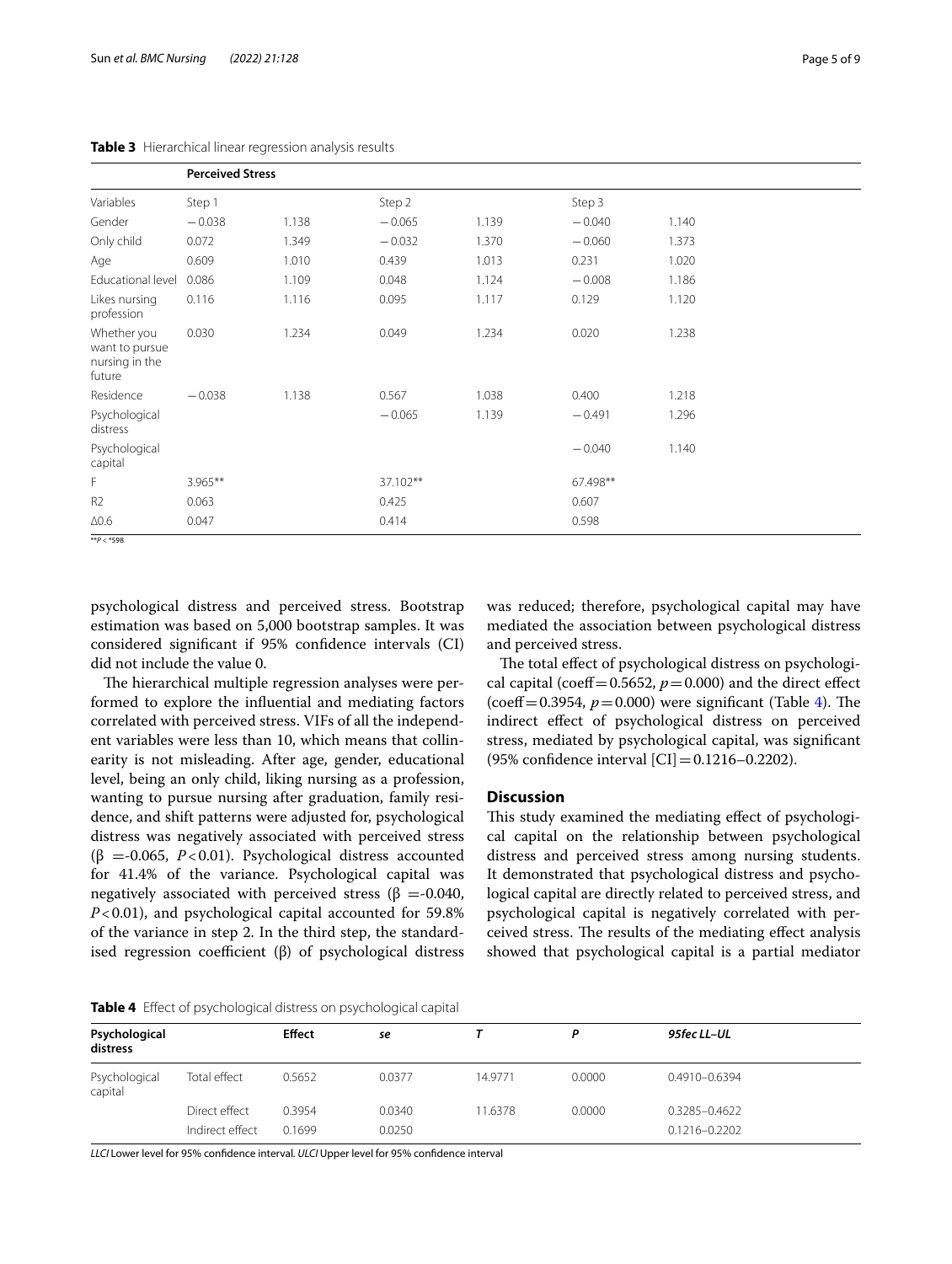between psychological distress and perceived stress (95%  $CI = 0.1216 - 0.2202$ . This is consistent with previous fndings that reported that psychological distress is signifcantly associated with perceived stress [\[35\]](#page-7-34).

The results of this study have theoretical and clinical implications. They demonstrate that psychological distress is positively correlated with perceived stress among nursing students and align with previous studies [[36](#page-7-35)]. Some studies have revealed that mental health conditions, such as depression, anxiety, and substance use disorders infuence the level of perceived stress [\[37](#page-7-36)]. Furthermore, nursing students who struggle to come to terms with their emotions have poor emotional awareness, lack appropriate coping strategies, and experience higher levels of psychological distress [\[38](#page-7-37)]. During the COVID-19 outbreak, the Chinese government imposed a lockdown and home isolation of students, causing them considerable psychological stress [[39](#page-7-38)]. Additionally, as China's healthcare reform progresses, growing numbers of Chinese nurses are concerned about job stability, job rewards, and career prospects. This can subconsciously afect nursing students and their future career choices, resulting in higher levels of psychological stress [\[40](#page-8-0)].

Our study suggests that psychological capital is negatively associated with perceived stress among nursing students. Restrictions were introduced to minimise the spread of the virus. However, nursing students sufer from stress more often than students of other felds, and the more stress they are under, the more often they resort to avoidance behaviours or show helplessness  $[41]$  $[41]$ . This aligns with the fndings of previous studies, which indicate that psychological factors have the greatest impact on stress levels [[42\]](#page-8-2). One possible explanation for this fnding is the role of the psychological characteristics of nursing students. People with positive psychological states perceive diferent levels of stress and, therefore, adopt different coping strategies. The high level of professional self-efficacy among nursing students may create an optimistic view of their future, enhance their sense of hope, and sharpen some of their positive coping strategies, thus, reducing the application of some poor coping methods [[43\]](#page-8-3). An intervention study on perceived stress in informal cancer caregivers demonstrated that perceived stress was negatively associated with resilience and self-esteem. Research suggests that stress can be diminished by increasing the levels of resilience and selfesteem in caregivers [[44\]](#page-8-4).

Psychological capital assumed a signifcant mediating role in the current study. According to Siarava et al. [\[45](#page-8-5)], symptoms of psychological distress, particularly depression and anxiety, are associated with a lower quality of life. This can be explained by the fact that the performance of coping with emotional failure is motivated by actual or potential losses and failures. Such emotion regulation strategies and maladaptive coping mechanisms may occur over time, increasing the intensity of anxiety concerning adverse life events or tensions [\[46\]](#page-8-6). During the New Coronary Pneumonia epidemic, nursing students were inevitably afected by related negative information, resulting in negative emotions such as stress, anxiety and depression [\[47](#page-8-7)]. Since there is a link between psychological distress and the perception of negative events, the higher the individuals' level of perception of negative events, the lower the level of their emotion regulation strategies  $[48]$  $[48]$  and the more their self-efficacy and self-esteem levels are challenged, afecting their resilience and increasing psychological distress. Likewise, the tendency to experience depression and negativity may be associated with a lower level of confdence in the resources available to them. This finding is significant considering the association between psychological capital and psychological distress. Alternatively, individuals with low levels of self-efficacy may have difficulty recognising their emotional experiences, such as narrative afective disorder, which may further lead to lower levels of selfreported psychological distress [\[49](#page-8-9)]. Psychological capital can help students cope with these negative efects and, according to previous studies, can be efficiently developed and managed  $[14]$  $[14]$ . The current findings support the role of psychological capital as a key mediating process that infuences the degree of psychological distress in nursing students. Given the enormous importance of perceived stress on psychological distress—not to mention fuctuations in psychological capital—it seems that strengthening psychological capital at the individual level through interventions would be greatly benefcial.

We observed that nursing students' pursuit of the nursing profession was closely related to perceived stress. Nursing students who liked the nursing profession experienced signifcantly less perceived pressure than those who did not, aligning with existing research results. Although the COVID-19 outbreak has caused nursing students to feel uneasy about their future, it has not dampened their interest in pursuing a career in nursing [[50\]](#page-8-10). In addition, the perceived stress level of nursing students who wanted to pursue nursing was signifcantly lower than that of nursing students who did not want to pursue the profession after their graduation. This may be because nursing students feel that the profession aligns with their ambitions and skill set. They may identify with their feld of study and have the necessary competencies to succeed [\[51](#page-8-11)].Only children have lower perceived stress scores than those of non-only children, a fnding which is consistent with previous studies  $[52]$ . This may be because non-only children in China whose parents are not highly educated and have low socioeconomic status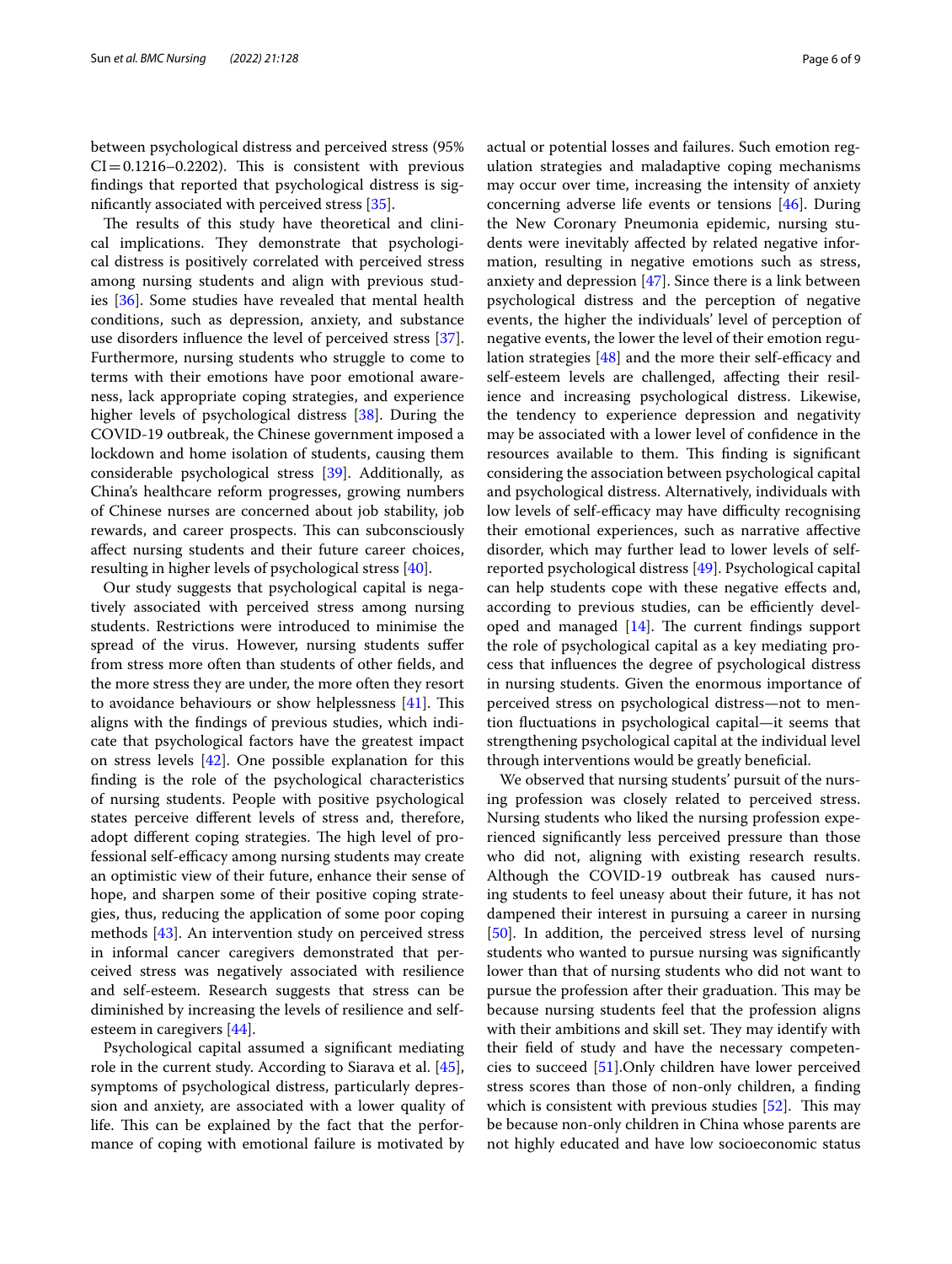have many children and do not establish a close enough parent-child relationship with each child. In contrast, parents of an only child are often highly educated and have obvious socio-economic advantage and a closer parent-child relationship with their child. Due to the COVID-19 pandemic, parents have been separated from their families due to work and government lockdown measures. This consequently means that parent-child communication is limited, there is a lack of family understanding and support, and the social support system for non-only children is inadequate  $[53]$  $[53]$ . Therefore, the perceived stress levels of non-only children were higher than those of only children. In this study, no gender diferences were statistically signifcant in terms of perceived stress. Consistent with other studies [\[54](#page-8-14)], the higher perceived stress scores of males than females in this study may be due to changes in the learning environment, lower socioeconomic levels, lack of communication with friends, family role conficts, and pressure due to a lack of preparation for employment caused by the pandemic. Place of residence was not statistically signifcant in terms of perceived stress. Similar to other studies [[55\]](#page-8-15), the current results indicate that the correlation between the place of residence and perceived stress is not signifcant.

There are several limitations to this study. First, since the study had a cross-sectional design, it could only examine the causal relationships between variables. Further longitudinal studies are needed to infer causality. Second, the sample size of this study was small; this limits the applicability of the results and weakens the statistical power. Longitudinal empirical studies with large samples are required to determine causal relationships and the differences between variables. Third, all data collected were through self-reported questionnaires, which inevitably produces reporting bias. This study is quantitative; a qualitative exploration is necessary to ensure a deeper understanding of the infuence of psychological capital among nursing students.

## **Conclusions**

Overall, psychological distress and psychological capital are directly related to perceived stress, and psychological capital is negatively correlated with perceived stress. The results of the mediating effect analysis showed that psychological capital is a partial mediator between psychological distress and perceived stress. Educators should therefore heed students' perceived stress and develop appropriate mental health counselling programmes for students in the curriculum that could help them reduce their psychological distress. In clinical practice, nursing managers must take efective

measures, such as skills training, to improve the psychological capital of nursing students and reduce the negative impact of their psychological distress.

The psychological capital intervention (PCI) model [[56](#page-8-16)] provides guidelines to develop self-efficacy, hope, resilience, and optimism. Through PCI training, selfefficacy in nursing students may be ameliorated, further allowing them to experience success and realise their targets through partner encouragement. Resilience may be enhanced by encouraging nursing students to exercise their ability to forecast and manage setbacks related to personal goal setting or other work events. Positive meditation can be ofered to reduce stress and increase positive thinking in nursing students who are experiencing stress. Accordingly, our fndings provide important insights that can be applied to future research on mental health resources for nursing students [\[57\]](#page-8-17).

#### **Abbreviations**

PCQ: Psychological capitalquestionnaire ; K10: Kessler psychologicaldistress scale; CPSS: Chinese perceivedstress scale; PCI: Psychological capitalintervention; VIF: Variance infationfactor.

#### **Acknowledgements**

We appreciate the participation of all participants in this study. We would also like to thank the English editors ([www.editage.cn\)](http://www.editage.cn).

#### **Authors' contributions**

SFF: was in charge of data analysis and writing. XJM, SJ: were in charge of data collection and analysis. WAQ, HCF, LQH: were in charge of study design and essential help. All authors (SFF, WAQ, XJM, SJ,HCF and LQH) reviewed the manuscript. All authors read and approved the fnal manuscript.

#### **Funding**

This study was funded by the Weifang Medical College 2019 school-level teaching reform and research projects, (Project No:2019ZXSJ034).

#### **Availability of data and materials**

Due to IRB protocols, the datasets generated and analysed for the current study are not publicly available but are available from the frst author upon reasonable request.

#### **Declarations**

#### **Ethics approval and consent to participate**

 All procedures of this study were approved by the Ethics Committee of Shandong Mental Health Center (2018R23) and conducted following the ethical standards of the 1964 Declaration of Helsinki. All participants were informed of the purpose and procedures of the study and signed written informed consent prior to participation. Since no identifying information, such as the name and address of any participant, was collected, the privacy and anonymity of the participants were fully protected, and the data were aggregated and reported in summary form only. Written permission was obtained from the researchers who developed the scales for psychological distress (K10), psychological capital (PCQ), and perceived stress (CPSS).

#### **Consent for publication**

Not applicable.

#### **Competing interests**

The authors declare that they have no competing interests.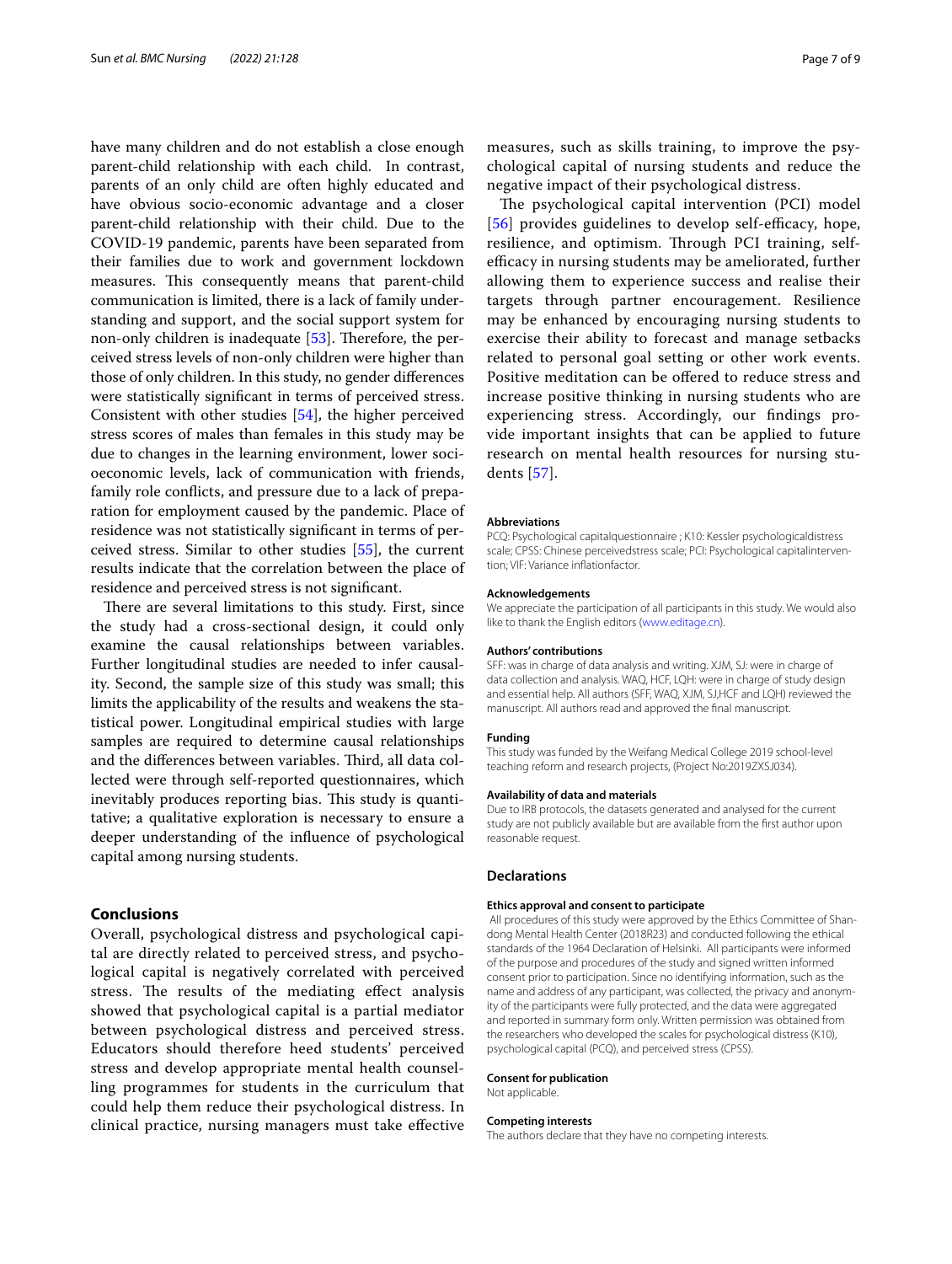#### **Author details**

<sup>1</sup> Department of Clinical Psychology I, Shandong Mental Health Center, Shandong University, 49 Wenhua East Road, 250014 Jinan, Shandong, China. 2 <sup>2</sup> Department of Nursing, Shandong Mental Health Center, Shandong University, 49 Wenhua East Road, 250014 Jinan, Shandong, China. <sup>3</sup> Society and Law School, Shandong Women's University, No. 2399, University Road, Changqing University Science and Technology Park, Shandong 25030 Jinan, China. <sup>4</sup>Editorial Board, Journal of Shandong First Medical University, No. 6699 Qingdao Road, Huaiyin District, 250000 Jinan, China. <sup>5</sup> Department of Infection Management, Shandong Mental Health Center, Shandong University, 49 Wenhua East Road, 250014 Jinan, Shandong, China.

# Received: 21 December 2021 Accepted: 20 May 2022

#### **References**

- <span id="page-7-0"></span>1. Molero Jurado M, del M, Pérez-Fuentes M, del Oropesa Ruiz C. Simón Márquez M del M, Gázquez Linares JJ. Self-Efficacy and Emotional Intelligence as Predictors of Perceived Stress in Nursing Professionals. Med. 2019;55:237.
- <span id="page-7-1"></span>2. Lazarus RS, Folkman S. Stress, appraisal, and coping. New York:. Springer publishing company; 1984.
- <span id="page-7-2"></span>3. Adriaenssens J, Hamelink A, Van Bogaert P. Predictors of occupational stress and well-being in First-Line Nurse Managers: A cross-sectional survey study. Int j nur stud. 2017;73:85–92.
- <span id="page-7-3"></span>4. Lee K, Jeong G-C, Yim J. Consideration of the psychological and mental health of the elderly during COVID-19: A theoretical review. Int j env res pub health. 2020;17:8098.
- <span id="page-7-4"></span>5. Ren F-F, Guo R-J. Public mental health in post-COVID-19 era. Psych Danubina. 2020;32:251–5.
- <span id="page-7-5"></span>6. Hamaideh SH, Al-Omari H, Al-Modallal H. Nursing students' perceived stress and coping behaviors in clinical training in Saudi Arabia. J Men Health. 2017;26:197–203.
- <span id="page-7-6"></span>7. Tutku E, ILIMAN E. Bireylerin Sağlik Anksiyetesi Düzeyleri İle Covid-19 Salgini Kontrol Algisinin Karşilaştirilmasi. Uluslararası Sağlık Yönetimi ve Stratejileri Araştırma. Dergisi. 2020;6:139–54.
- <span id="page-7-7"></span>8. Aslan H, Pekince H. Nursing students' views on the COVID-19 pandemic and their percieved stress levels. Perspec psych care. 2021;57:695–701.
- <span id="page-7-8"></span>9. Karaca A, Yıldırım N, Ankaralı H, Açıkgöz F, Akkuş D. The turkish adaptaion of perceived stress scale, bio-psycho-social response and coping behaviours of stress scales for nursing students. J Psych Nur. 2015;6:15–25.
- <span id="page-7-9"></span>10. García-León MÁ, Pérez-Mármol JM, Gonzalez-Pérez R, del Carmen García-Ríos M, Peralta-Ramírez MI. Relationship between resilience and stress: Perceived stress, stressful life events, HPA axis response during a stressful task and hair cortisol. Physiol behav. 2019;202:87–93.
- <span id="page-7-10"></span>11. Bhurtun HD, Azimirad M, Saaranen T, Turunen H. Stress and Coping Among Nursing Students During Clinical Training: An Integrative Review. J Nurs Educ. 2019;58:266–72.
- <span id="page-7-11"></span>12. Wang J, Bu L, Li Y, Song J, Li N. The mediating effect of academic engagement between psychological capital and academic burnout among nursing students during the COVID-19 pandemic: A cross-sectional study. Nurse Educ Today. 2021;102:104938.
- <span id="page-7-12"></span>13. Ortega-Maldonado A, Salanova M. Psychological capital and performance among undergraduate students: the role of meaning-focused coping and satisfaction. Teach Higher Educ. 2018;23:390–402.
- <span id="page-7-13"></span>14. Luthans F, Avolio BJ, Avey JB, Norman SM. Positive psychological capital: Measurement and relationship with performance and satisfaction. Personnel psych. 2007;60:541–72.
- <span id="page-7-14"></span>15. Martínez IM, Youssef-Morgan CM, Chambel MJ, Marques-Pinto A. Antecedents of academic performance of university students: Academic engagement and psychological capital resources. Educ Psych. 2019;39:1047–67.
- <span id="page-7-15"></span>16. Li Y, Wang Z, Yang L-Q, Liu S. The crossover of psychological distress from leaders to subordinates in teams: The role of abusive supervision, psychological capital, and team performance. J Occup Health Psych. 2016;21:142–53.
- <span id="page-7-16"></span>17. Zhou H, Peng J, Wang D, Kou L, Chen F, Ye M, et al. Mediating efect of coping styles on the association between psychological capital and

psychological distress among Chinese nurses: a cross-sectional study. J Psychiatr Ment Health Nurs. 2017;24:114–22.

- <span id="page-7-17"></span>18. Selvaraj PR, Bhat CS. Predicting the mental health of college students with psychological capital. J Men Health. 2018;27:279–87.
- <span id="page-7-18"></span>19. Wu S, Xu Z, Zhang Y, Liu X. Relationship among psychological capital, coping style and anxiety of Chinese college students. Riv Psichiatr. 2019;54(6):264–8.
- <span id="page-7-19"></span>20. Sheu S, Lin H-S, Hwang S-L. Perceived stress and physio-psycho-social status of nursing students during their initial period of clinical practice: the effect of coping behaviors. Int J Nur Stud. 2002;39:165-75.
- <span id="page-7-20"></span>21. Hoang MT, Do KN, Pham HQ, Nguyen CT, Ha GH, Vu GT, et al. Psychological distress among mountainous farmers in Vietnam: a cross-sectional study of prevalence and associated factors. BMJ Open. 2020;10:e038490.
- <span id="page-7-21"></span>22. Backe IF, Patil GG, Nes RB, Clench-Aas J. The relationship between physical functional limitations, and psychological distress: Considering a possible mediating role of pain, social support and sense of mastery. SSM Popul Health. 2017;4:153–63.
- <span id="page-7-22"></span>23. Ou X, Chen Y, Liang Z, Wen S, Li S, Chen Y. Resilience of nurses in isolation wards during the COVID-19 pandemic: a cross-sectional study. Psych, health med. 2021;26:98–106.
- <span id="page-7-23"></span>24. Galehdar N, Kamran A, Toulabi T, Heydari H. Exploring nurses' experiences of psychological distress during care of patients with COVID-19: A qualitative study. BMC psych. 2020;20:1–9.
- <span id="page-7-24"></span>25. Salvarani V, Ardenghi S, Rampoldi G, Bani M, Cannata P, Ausili D, et al. Predictors of psychological distress amongst nursing students: A multicenter cross-sectional study. Nur Educ Prac. 2020;44:102758.
- <span id="page-7-25"></span>26. Mcdermott RC, Fruh SM, Williams S, Hauff C, Graves RJ, Melnyk BM, et al. Nursing students' resilience, depression, well-being, and academic distress: Testing a moderated mediation model. J Adv Nurs. 2020;76:3385–97.
- <span id="page-7-26"></span>27. Kaihlanen A-M, Haavisto E, Strandell-Laine C, Salminen L. Facilitating the transition from a nursing student to a Registered Nurse in the fnal clinical practicum: a scoping literature review. Scand J Caring Sci. 2018;32:466–77.
- <span id="page-7-27"></span>28. Wang Y, Wang P. Perceived stress and psychological distress among chinese physicians: The mediating role of coping style. Med. 2019;98:e15950.
- <span id="page-7-28"></span>29. Kessler RC, Andrews G, Colpe LJ, Hiripi E, Mroczek DK, Normand SLT, et al. Short screening scales to monitor population prevalences and trends in non-specifc psychological distress. Psychol Med. 2002;32:959–76.
- <span id="page-7-29"></span>30. Ye ZJ, Guan HJ, Wu LH, Xiao MY, Luo DM, Quan XM. Resilience and psychosocial function among mainland Chinese parents of children with cancer: a cross-sectional survey. Cancer Nur. 2015;38:466–74.
- <span id="page-7-30"></span>31. Yang T, Huang H. [An epidemiological study on stress among urban residents in social transition period]. Zhonghua Liu Xing Bing Xue Za Zhi. 2003;24:760–4.
- <span id="page-7-31"></span>32. Cohen S, Kamarck T, Mermelstein R. A global measure of perceived stress. J Health Soc Behav. 1983;24:385–96.
- <span id="page-7-32"></span>33. Bolin JH. Hayes, Andrew F. (2013). Introduction to Mediation, Moderation, and Conditional Process Analysis: A Regression-Based Approach. New York, NY: The Guilford Press. Journal of Educational Measurement. 2014;51:335–7.
- <span id="page-7-33"></span>34. Hayes AF. Introduction to Mediation, Moderation, and Conditional Process Analysis, Second Edition: A Regression-Based Approach. New York: Guilford Publications; 2018.
- <span id="page-7-34"></span>35. O'Leary CJ, Creamer D, Higgins E, Weinman J. Perceived stress, stress attributions and psychological distress in psoriasis. J Psychosom Res. 2004;57:465–71.
- <span id="page-7-35"></span>36. Wang Y, Wang P. Perceived stress and psychological distress among chinese physicians. Med (Baltimore). 2019;98:e15950.
- <span id="page-7-36"></span>37. Achdut N, Refaeli T. Unemployment and Psychological Distress among Young People during the COVID-19 Pandemic: Psychological Resources and Risk Factors. Int J Environ Res Pub Health. 2020;17:7163.
- <span id="page-7-37"></span>38. Salvarani V, Rampoldi G, Ardenghi S, Bani M, Blasi P, Ausili D, et al. Protecting emergency room nurses from burnout: The role of dispositional mindfulness, emotion regulation and empathy. J Nur Man. 2019;27:765–74.
- <span id="page-7-38"></span>39. Mosleh SM, Shudifat RM, Dalky HF, Almalik MM, Alnajar MK. Mental health, learning behaviour and perceived fatigue among university students during the COVID-19 outbreak: a cross-sectional multicentric study in the UAE. BMC Psychol. 2022;10:47.